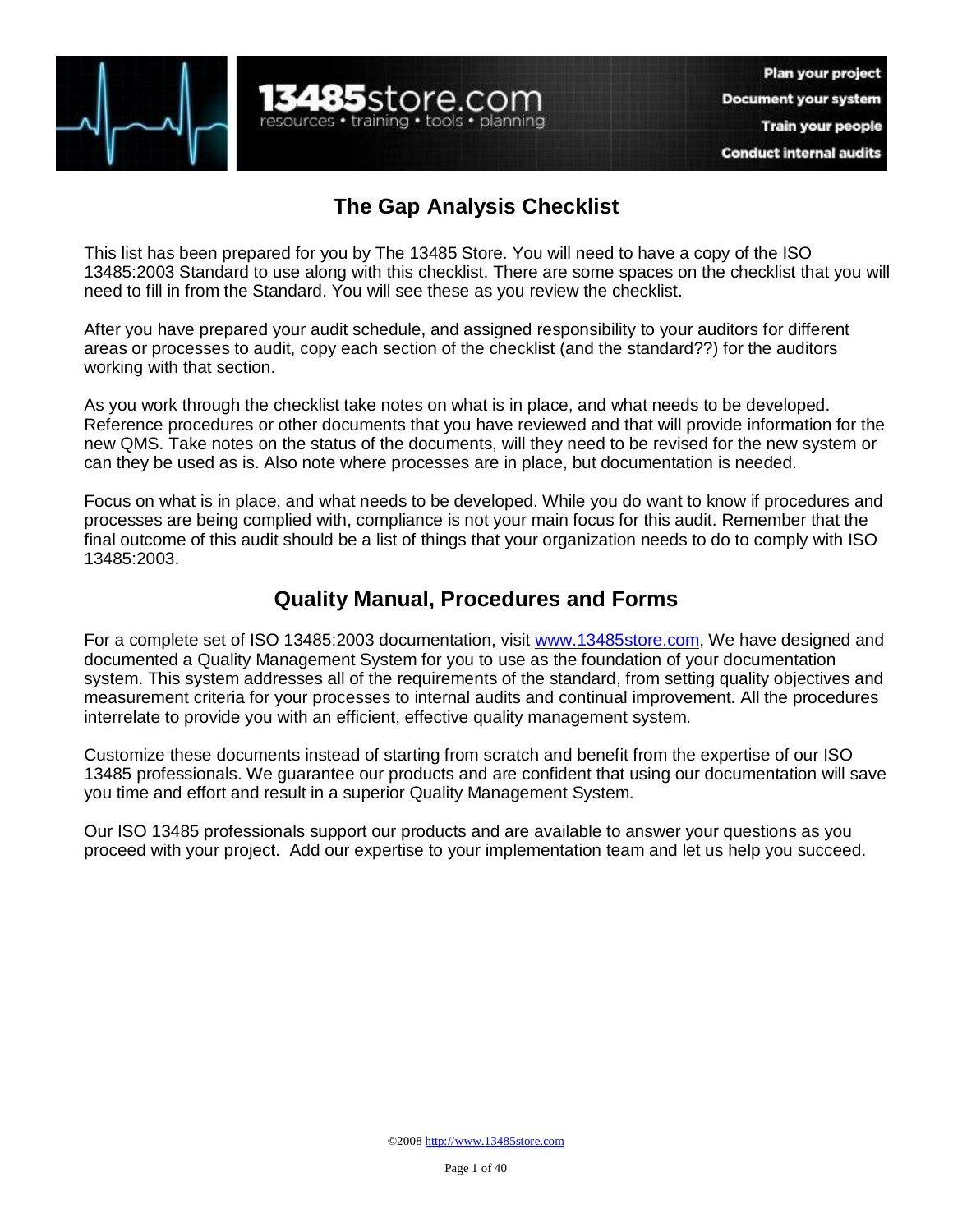

Plan your project

**Document your system** 

Train your people

**Conduct internal audits** 

## **4 QUALITY MANAGEMENT SYSTEM**

13485store.com

| <b>REQUIREMENTS</b>                                                                                                                                                                                                                                                                                                                                                                                                                                                                                                   | <b>CURRENTLY IN PLACE</b><br>(List documents or evidence)  | <b>COMPLIANT</b><br>Y/N?<br><b>Estimated %</b><br>Complete | <b>ITEMS NEEDED</b> |  |
|-----------------------------------------------------------------------------------------------------------------------------------------------------------------------------------------------------------------------------------------------------------------------------------------------------------------------------------------------------------------------------------------------------------------------------------------------------------------------------------------------------------------------|------------------------------------------------------------|------------------------------------------------------------|---------------------|--|
| <b>General Requirements</b>                                                                                                                                                                                                                                                                                                                                                                                                                                                                                           |                                                            |                                                            |                     |  |
| This clause asks you to identify how management applies the process approach to achieve the effective and efficient control of<br>processes, resulting in maintaining the effectiveness of the quality processes. . Specifically this section is looking for an overall process<br>evaluation of all quality related processes and their interrelationships. Look to see that your organizational processes are defined and<br>documented, and that consideration is given to those items described in a) through f). |                                                            |                                                            |                     |  |
| a) Look for documentation of the<br>processes included in the QMS.                                                                                                                                                                                                                                                                                                                                                                                                                                                    | Note- pictorial based is recommended, but not<br>required. |                                                            |                     |  |
| b) Look for documented procedures<br>on the relationship and sequence<br>of the QMS processes.                                                                                                                                                                                                                                                                                                                                                                                                                        |                                                            |                                                            |                     |  |
| Ask Management if operation<br>$\mathbf{C}$<br>and control of processes is<br>effective. How do they know if it<br>is effective                                                                                                                                                                                                                                                                                                                                                                                       |                                                            |                                                            |                     |  |
| d) Ask how they are able to know if<br>resources and information<br>needed to support processes<br>have been provided                                                                                                                                                                                                                                                                                                                                                                                                 |                                                            |                                                            |                     |  |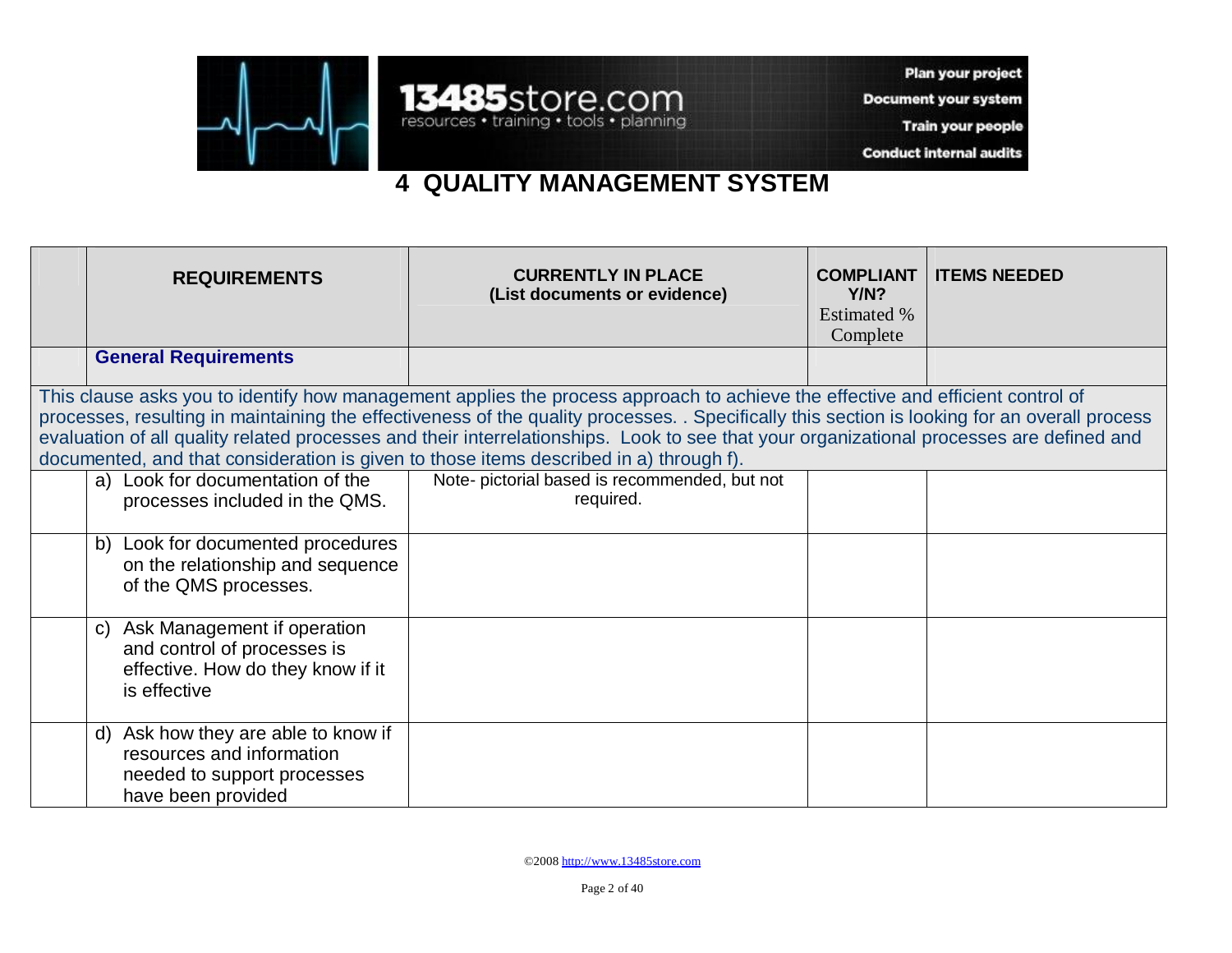|  | 485store.com<br>resources • training • tools • planning |
|--|---------------------------------------------------------|
|  |                                                         |

Plan your project

Document your system

Train your people

**Conduct internal audits** 

| e) Is there any information on the           |                                                                                                                                      |  |
|----------------------------------------------|--------------------------------------------------------------------------------------------------------------------------------------|--|
| effectiveness of processes?                  |                                                                                                                                      |  |
| Are Internal Audits conducted?               |                                                                                                                                      |  |
| Do you have a system for                     |                                                                                                                                      |  |
| <b>Corrective and Preventive Action</b>      |                                                                                                                                      |  |
|                                              |                                                                                                                                      |  |
|                                              |                                                                                                                                      |  |
| How is effectiveness of the<br>f             |                                                                                                                                      |  |
| process maintained?                          |                                                                                                                                      |  |
|                                              |                                                                                                                                      |  |
| What processes does your<br>ş                |                                                                                                                                      |  |
| organization outsource? How is               |                                                                                                                                      |  |
| the process controlled?                      |                                                                                                                                      |  |
|                                              |                                                                                                                                      |  |
| <b>Documentation Requirements</b>            |                                                                                                                                      |  |
|                                              | This section addresses how you use documents and records to support effective and efficient operation of your organization. A review |  |
|                                              | of your procedures, work instructions, and records will determine if the standard requirements and regulatory requirements are met.  |  |
|                                              |                                                                                                                                      |  |
|                                              |                                                                                                                                      |  |
| <b>General</b>                               |                                                                                                                                      |  |
| Does your quality system                     |                                                                                                                                      |  |
| documentation include the                    |                                                                                                                                      |  |
| documentation required by ISO                |                                                                                                                                      |  |
| 13485? Such as:                              |                                                                                                                                      |  |
|                                              |                                                                                                                                      |  |
| Documented statements of the                 |                                                                                                                                      |  |
| <b>Quality Policy or Quality Objectives?</b> |                                                                                                                                      |  |
|                                              |                                                                                                                                      |  |
|                                              |                                                                                                                                      |  |
| A Quality Manual?                            |                                                                                                                                      |  |
|                                              |                                                                                                                                      |  |
|                                              |                                                                                                                                      |  |
|                                              |                                                                                                                                      |  |
|                                              |                                                                                                                                      |  |

©2008<http://www.13485store.com>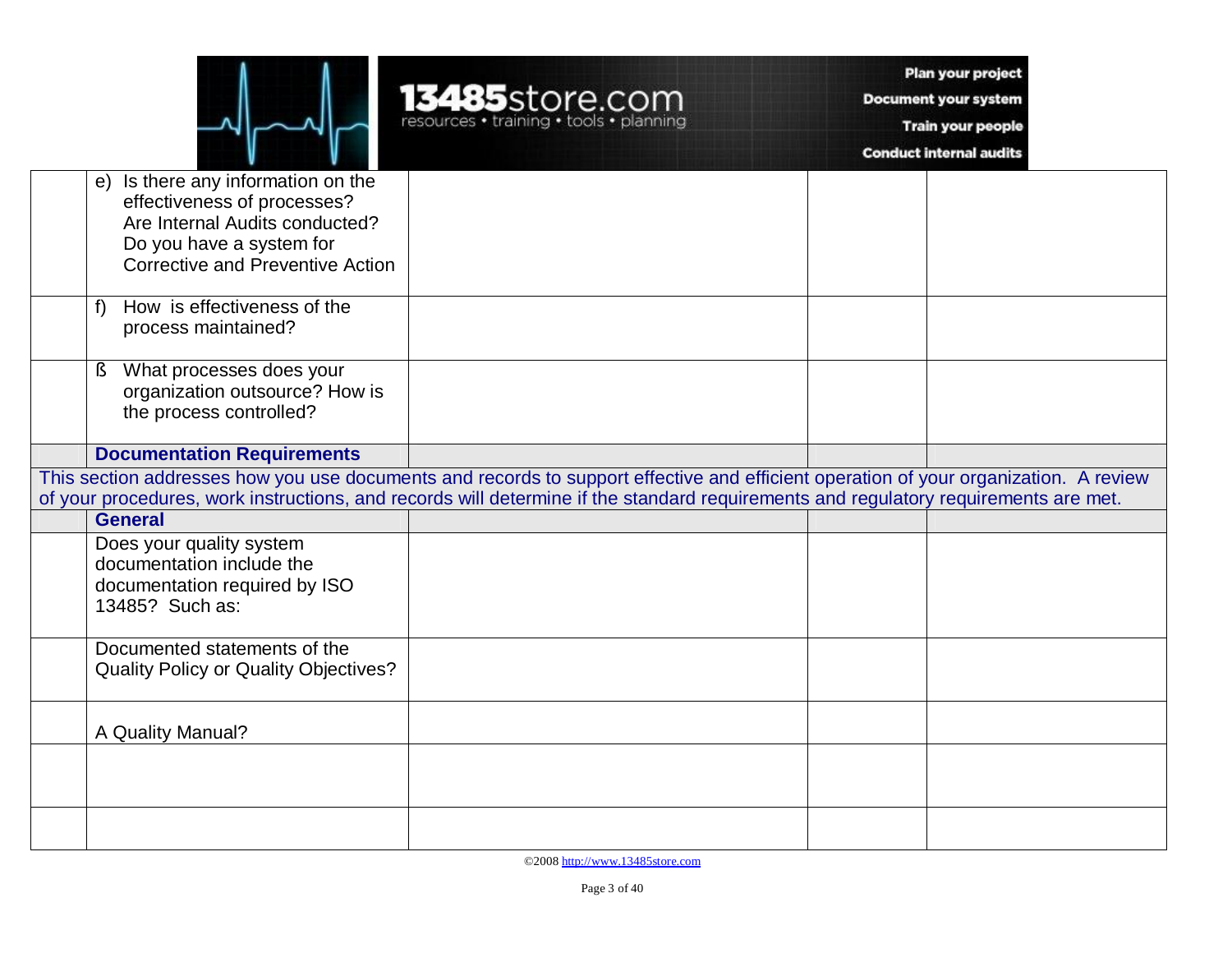13485store.com

Plan your project

**Document your system** 

Train your people

**Conduct internal audits** 

|                                                                                                                                    | a) Is there a list or other means of      |  |  |  |
|------------------------------------------------------------------------------------------------------------------------------------|-------------------------------------------|--|--|--|
|                                                                                                                                    | identifying other documentation           |  |  |  |
|                                                                                                                                    | required by your QMS? Are the             |  |  |  |
|                                                                                                                                    | required documents available?             |  |  |  |
|                                                                                                                                    | Does the QMS documentation<br>b)          |  |  |  |
|                                                                                                                                    | include Quality Records?                  |  |  |  |
|                                                                                                                                    | <b>Quality Manual</b>                     |  |  |  |
|                                                                                                                                    | Review the Quality Manual if              |  |  |  |
|                                                                                                                                    | available.                                |  |  |  |
|                                                                                                                                    | a) What is the scope of your QMS?         |  |  |  |
|                                                                                                                                    | b) What processes have been               |  |  |  |
|                                                                                                                                    | excluded? Is this appropriate?            |  |  |  |
|                                                                                                                                    |                                           |  |  |  |
|                                                                                                                                    | Is a description or illustration of<br>C) |  |  |  |
|                                                                                                                                    | the interrelation of the processes        |  |  |  |
|                                                                                                                                    | included?                                 |  |  |  |
|                                                                                                                                    | d) Does the Quality Manual describe       |  |  |  |
|                                                                                                                                    | the procedures that are used in the       |  |  |  |
|                                                                                                                                    | QMS?                                      |  |  |  |
|                                                                                                                                    | <b>Control of Documents</b>               |  |  |  |
| A documented procedure is required for the control of documents. Documents such as, work instructions, procedures, specifications, |                                           |  |  |  |
|                                                                                                                                    | forms and records, must be controlled.    |  |  |  |
|                                                                                                                                    | Do you have a formal procedure            |  |  |  |
|                                                                                                                                    | regarding the control of documents        |  |  |  |
|                                                                                                                                    | for your organization?                    |  |  |  |
|                                                                                                                                    | a) Are documents approved?                |  |  |  |
|                                                                                                                                    |                                           |  |  |  |

©2008<http://www.13485store.com>